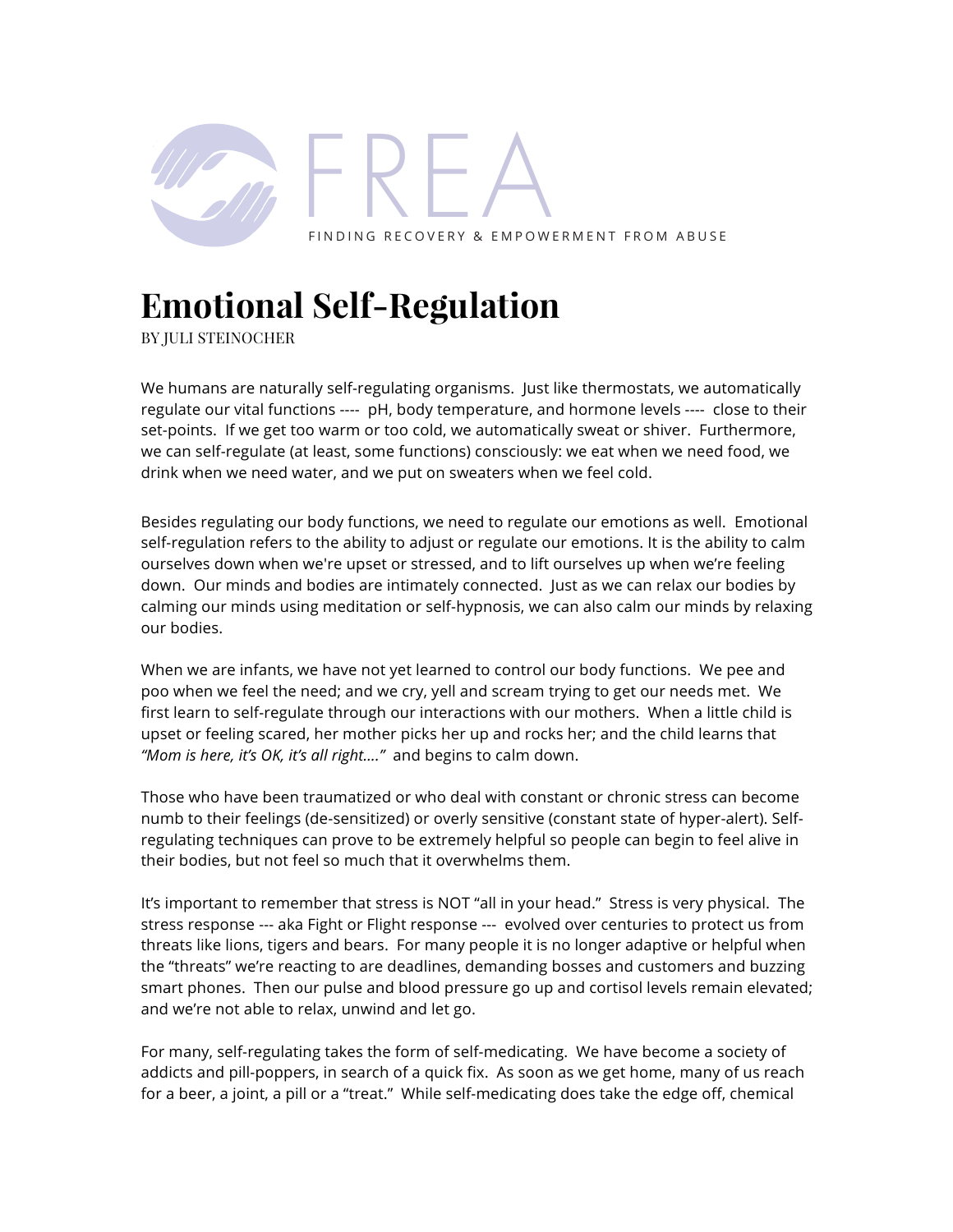escapism can lead to addiction and emotional bondage.

Fortunately, there are other and better ways to self-regulate our emotions. In addition to the Fight/Flight response, we also have an innate Relaxation Response. Being able to selfregulate is developmental in nature (like walking and talking) and requires a little practice – mostly practice in *remembering* to self-regulate at those moments you need it the most.

Here are a few examples of ways to engage the Relaxation Response:

**1. Touch** is a very powerful anti-depressant, far more powerful (and much faster!) than Prozac or Xanax. Touch ---- including sex, but also simply holding, hugging or connecting --- lowers our levels of stress hormones, and triggers the release of feel-good hormones like oxytocin and endorphins. Getting a regular massage does wonders.

**2. Walking** is another powerful way to self-regulate. A recent study from the UK found that simply walking in the countryside for 30 minutes reduced depression and boosted selfesteem levels.

**3. Mind-body practices** include activities such as yoga, qi gong, mindfulness meditation, and playing with our pets and children.

**4. Spiritual practices** include activities such as prayer, meditation, spiritual reading and cultivating positive relationships: with ourselves, our partners and families, and with a Higher Power.

**5. Spending time in nature** (ideally barefoot, weather permitting!) and connecting with Mother Nature for as little as 20 minutes is very healing and beneficial. By unplugging from electronics (cell phones, computers and other devices) we give our minds and bodies a break, and an opportunity to re-set back to their normal rhythms.

**6. Energy techniques** include self-care techniques such as tapping, holding points (like the Triple Warmer Spleen Hold), breathing (e.g. Heart Breathing) and other **energy balancing techniques LINK.**

The last item on the list – energy techniques – are methods for emotional self-regulation FREA recommends and teaches. These are our go-to techniques since they can be used most anywhere and anytime you need them, either with others or by yourself.

We have arranged the techniques into five categories:

- **Creating Safety**
- **Calming and Balancing**
- **Transforming Stress and Trauma**
- **Energizing and Stimulating**